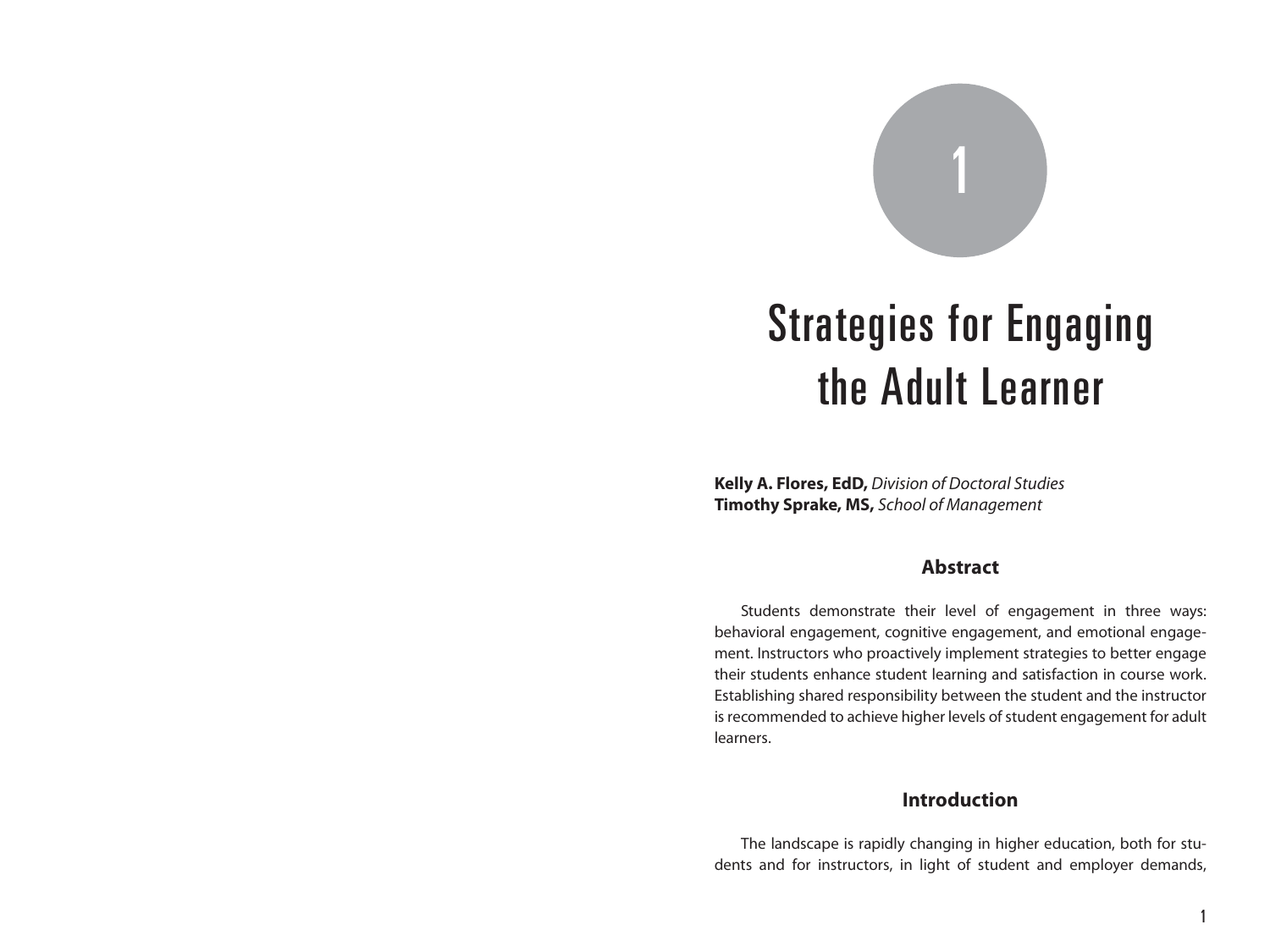financial challenges, and technological advancements. Students today have expectations for lower tuition costs and securing their education quicker than before. Instructors have the task of providing students with learning opportunities to meet their expectations for an engaging experience and achieve expected academic outcomes. Integrated technologies, evolving modes of delivery, and competency-based learning opportunities all affect the student experience.

While technology advancements provide multiple opportunities for increased interaction with students, the lecture format remains commonplace. Traditional forms of instruction, including the lecture format, are being challenged by adult learners because many of these instructional approaches do not provide students with as rich an opportunity to engage in learning at the level that they expect. Additionally, some instructors who integrate technology options do not employ optimal teaching strategies for the tool being used.

Unmet expectations have consequences. Students frequently talk with others about their learning experiences. If they have good experiences, they share these with others. Likewise, if classroom activities do not meet expectations, students share these negative experiences as well. This sharing of experiences affects the reputation of the institution in significant ways. Consequently, many institutions survey students on their level of engagement to measure students' perceptions of their experiences at the institution.

## **Defining Student Engagement**

The National Survey of Student Engagement (NSSE) Institute for Effective Educational Practice (2013) describes student engagement both as (a) the time and effort that students apply to their studies and other related activities and (b) the resources the institution invests to organize the curriculum and other learning opportunities in meaningful ways.

In broad terms, engaged students take initiative, apply effort, and generally display positive emotions about the learning experience. "Students are engaged when they are involved in their work, persist despite challenges and obstacles, and take visible delight in accomplishing their work" (Schlechty, 1994, p. 5). Disengaged students do not produce their best work and often display passive behaviors such as boredom, anger, and anxiety. They withdraw from learning challenges and even rebel against instructors and peers (Bomia, Beluzo, Demeester, Elander, Johnson, & Sheldon, 1997).

While definitions vary considerably, common themes emerge in the literature, providing potential frameworks for discussing strategies for student engagement. Three common themes are related to student engagement for the adult learner: behavioral engagement, cognitive engagement, and emotional engagement.

**Behavioral engagement** focuses on the extent to which students are actively involved in learning tasks with others (Harper & Quaye, 2008). Examples include respecting others, listening to instructors and peers, engaging in discussions, and participating in teams.

**Cognitive engagement** refers to the student's level of investment in learning and effort exerted to comprehend complex ideas or master difficult skills (Blumenfeld, Kempler, & Krajcik, 2006). Examples include the effort in understanding course material, completing assignments, critically analyzing information, applying concepts to real-world examples, and deepening insights through research and interaction.

**Emotional engagement** focuses on how students feel about the educational experience. (O'Donnell, Reeve, & Smith, 2011). Examples include students' level of excitement, interest, and enjoyment of their academic experiences.

These themes are broad and often overlap. One challenge for academic leaders is determining where to focus efforts for improvement. At institutions where the majority of students are adult learners, this adds an additional layer of complexity when challenging faculty to continuously improve student engagement.

## **Engaging the Adult Learner**

Adult learners are operating in an environment where what they learn is often immediately applied to their work, career, and success. As such, these students have many expectations of instructors and the classroom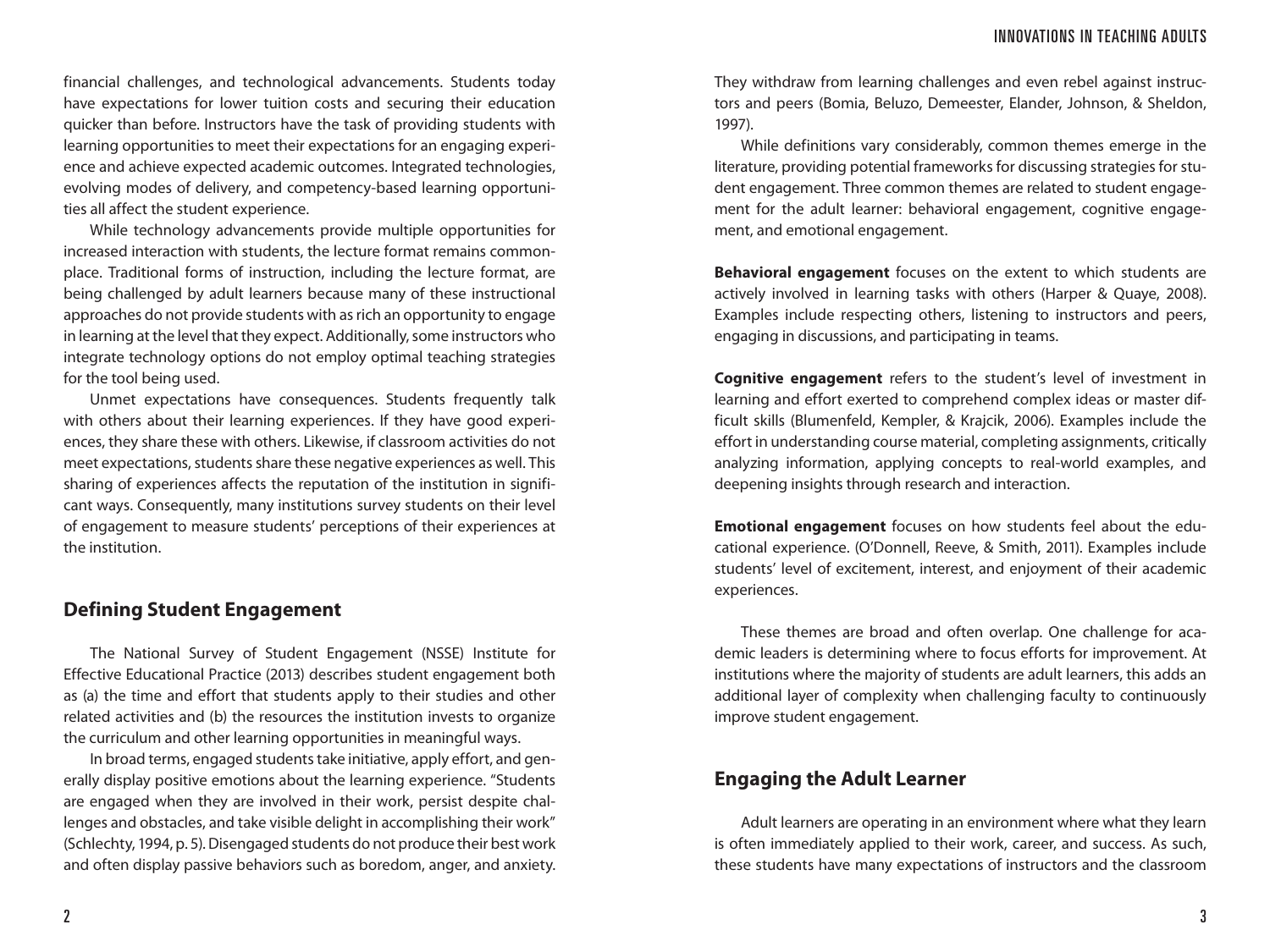experience. Adults are interested in the effective application of concepts learned in their course work (Honigsfeld & Dunn, 2006). Instructors would benefit from approaching the classroom environment with the characteristics of adult learners at the forefront of their minds.

Knowles (1980) stressed that adult learners need independence, selfdirection, ownership of learning, relevant and applicable contexts, and sharing of life experiences as a source of knowledge. Instructors seeking to improve engagement of adult learners should ensure that course activities provide multiple pathways for learning and sufficient opportunities for discussion. Bocchi, Eastman, and Swift (2004) determined that adult learners should be "self-motivated and have self-discipline, initiative, commitment, time management skills, organization skills, and a willingness to participate in the class" (p. 247). Instructors should ensure that adult learners have these skills and characteristics and modify learning experiences accordingly.

Cercone (2008) recommended that instructors consider the following characteristics when designing learning experiences: (a) potential limitations such as preexisting learning histories or preferred learning styles; (b) a need to be actively involved in learning experiences and a possible need for support through coaching, resources, and other strategies; (c) a need for the instructor to act as facilitator to provide opportunities to share prior experiences; (d) a need to apply relevant learning to reality; (e) value placed on self-reflection and opportunities to test learning along the way; and (f) a desire for collaborative environments that promote dialogue, social interaction, and mutual respect.

Instructors are advised to evaluate the students in their courses to discover learning patterns, to permit self-directed learning among the students, to provide opportunities for the students to understand learning preferences, and to apply these preferences throughout the course (Honigsfeld & Dunn, 2006). Through interaction with the instructor and fellow students, adults learn from shared stories about successes and failures; they have the opportunity to explore concepts and learn from each other. When students come together to learn, instructors should strive to replace student passivity with active engagement.

## **Strategies for Increasing Student Engagement among Adult Learners**

Instructors should monitor their courses for evidence of disengagement and proactively implement strategies for increasing engagement of adult learners. The following strategies for increasing behavioral, cognitive, and emotional engagement can be implemented to enhance the learning experience for adult learners.

#### **Behavioral Engagement**

Students demonstrate behavioral engagement when they are actively involved in learning tasks with others (Harper & Quaye, 2008). They are more behaviorally engaged when they are respectful in their interactions with instructors and peers, actively listening to diverse viewpoints, engaging in generative discussions, and effectively participating in teams. Evidence of behavioral disengagement can include distancing, independence (versus interdependence), and repeated tardiness to agreed-upon meetings. Other examples might include interrupting, side conversations, superficial responses, halfheartedness, and lack of participation.

Strategies for improving behavioral engagement among adult learners include:

> **Modeling expected behavior:** Model respect by actively listening, acknowledging the value of student contributions, and honoring students' unique perspectives.

> **Promoting interdependence:** Promote engagement between students by having them complete tasks together, share ideas with one another, or constructively challenge each other's positions with research support.

> **Providing constructive feedback:** Provide explicit and constructive feedback to students on their interaction in the classroom, praising them for the areas in which they are performing well, and sharing areas in which they can work on improving.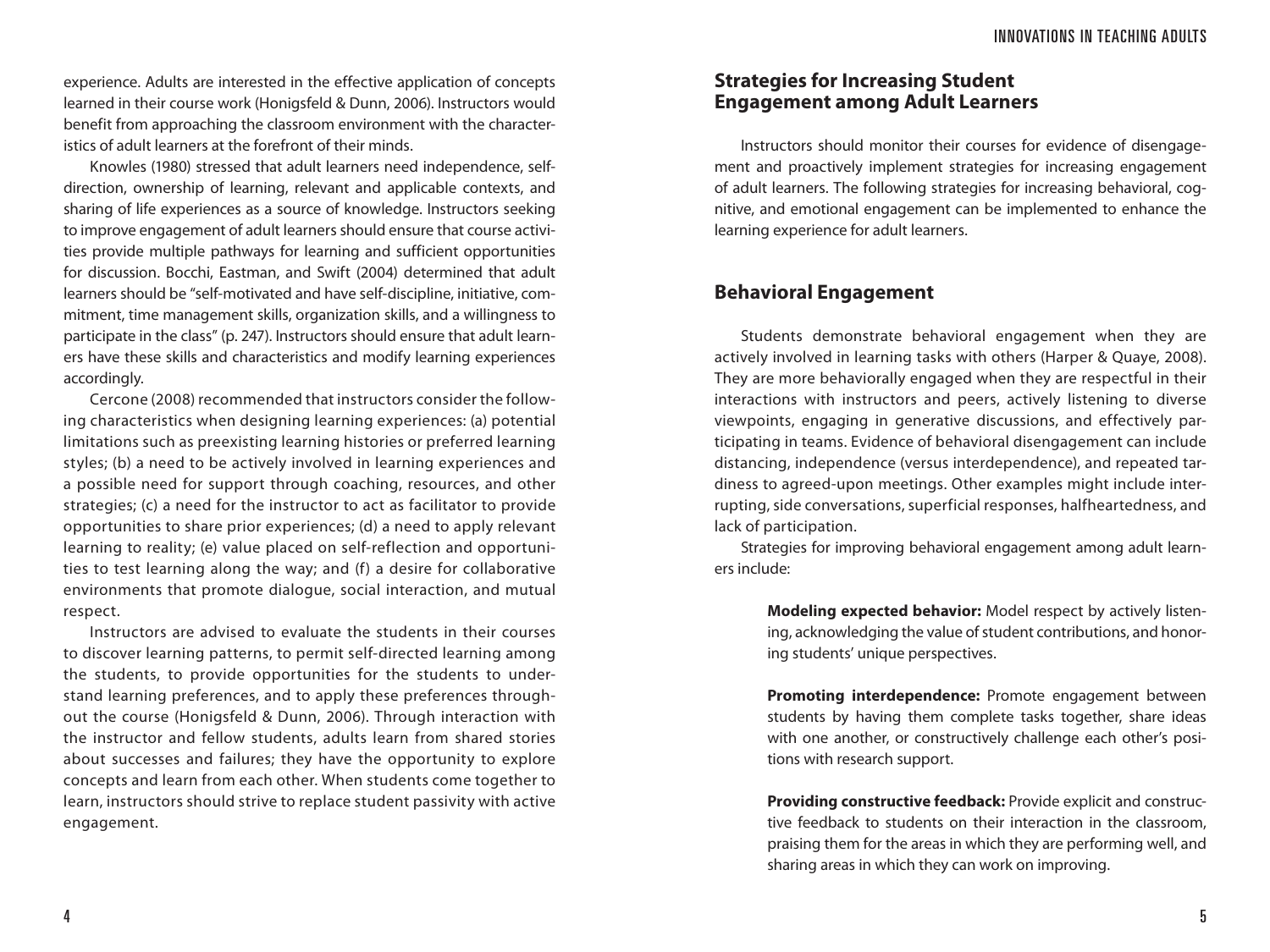**Inviting interaction:** Invite students to interact with each other by scaffolding ideas, highlighting connections between similar interest areas, and challenging students to resolve contradictory perspectives.

## **Cognitive Engagement**

Students demonstrate cognitive engagement when they exhibit effort and investment in their learning experience (Blumenfeld, Kempler, & Krajcik, 2006). Students are more cognitively engaged when they exert significant effort into understanding complex course materials and completing assignments, critically analyzing information, applying concepts to real-world examples, and deepening insights through research and interaction. Evidence of cognitive disengagement can include lack of preparedness for class, superficial analyses, and basic responses to prompts. Other examples might include minimal application of content to personal and professional experiences and a simplistic approach to finding supportive research.

Strategies for improving cognitive engagement among adult learners include:

> **Encouraging critical analysis:** Provide opportunities for students to identify opinions, underlying assumptions, and major ideas in readings or course work; have students critically evaluate each other's work and provide constructive feedback.

> **Personalizing summaries:** Invite students to share key ideas learned, content they found most useful and relevant, and the questions that remain. Include these ideas in course summaries and announcements, addressing key questions.

> **Applying concepts to real-life scenarios:** Share relevant case studies and real-life examples, and encourage students to do the same. Include additional resources (e.g., videos, websites, blogs, articles, or activities) to enhance learning and reinforce key concepts.

**Promoting information literacy:** Challenge students to support their positions, resolve controversies, and deepen their understanding through scholarly research. Model information literacy in discussions and summaries.

## **Emotional Engagement**

Students demonstrate emotional engagement by how they feel about their educational experience (O'Donnell, Reeve, & Smith, 2011). Students are more emotionally engaged when they are excited about coming to class, interested in the content of the course, and enjoy the learning experience. Evidence of emotional disengagement can include absence from class, infrequency of participation, and a negative or critical tone in interactions. Other examples might include disinterest, indicators of boredom, and nonchalance toward the learning experience.

Strategies for improving emotional engagement among adult learners include:

> **Establishing personal connections:** Reach out personally to students to find out what their goals, hopes, and expectations are for the class. Find out about personal and professional interests and find ways to establish personal connections.

> **Recognizing achievements:** Praise students when they perform well, make improvements, respond to feedback, and when they lead by example. Where appropriate, praise publicly, and incorporate their contributions in course summaries.

> **Integrating students' goals:** Find ways to integrate students' individual goals into the curriculum or discussions. Provide reallife examples that resonate with students and empower them to share their own examples to make connections.

> **Providing personalized feedback:** Take the time to provide personalized feedback on the work students submit, and hold them accountable for incorporating feedback in future work. Invite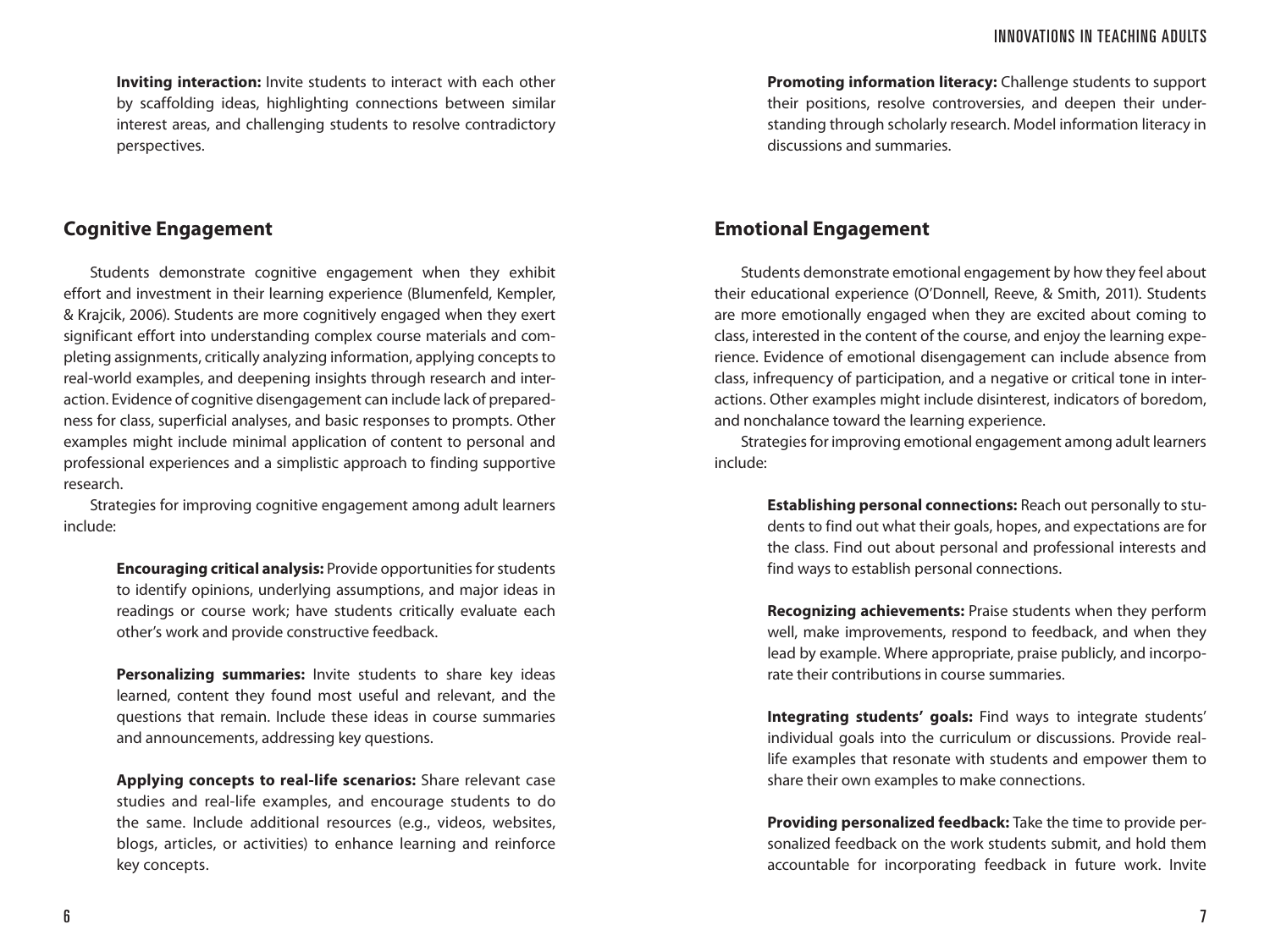students to discuss feedback and questions in a face-to-face or virtual meeting.

## **Shared Responsibility for Student Engagement**

Accepting responsibility for student engagement is challenging and for good reason, especially in circumstances where factors affecting results are beyond an institution's direct control. Many businesses conduct *employee* engagement surveys for the purpose of identifying opportunities to retain the talented people they employ (Markos & Waltair, 2010). Questions cover a variety of topics. Some are areas where the employee's manager has a direct impact on the engagement level of staff. There are other areas where the manager's impact is far less direct. Outside influences that are beyond managers' control can have a significant effect upon the motivation and engagement of employees. For example, compensation and benefits are typically not within managers' control but have a measurable impact upon the retention of their employees.

Despite the lack of complete control, many business leaders hold their managers responsible for the engagement level of those who report to them directly (Duguay, 2010). One reason for this may be that employees respond more favorably in those areas where the manager has direct control; correspondingly they likewise respond less favorably in those areas when the manager's control and influence is limited. While they realize that engagement is a shared responsibility (Duguay), they recognize that the manager's impact is far reaching.

With adult learners, academic leaders should consider the parallels that can be applied to student engagement, specifically in areas where the responsibility resides for improvement. Like managers, there are influences that are far outside of an instructor's ability to control, that can and do clearly affect the student's level of engagement. Just as the manager is the primary link between the employees and the organization, the instructor is perhaps the most important link to the success and engagement of the students.

#### **References**

- Blumenfeld, P. C., Kempler, T. M., & Krajcik, J. S. (2006). Motivation and cognitive engagement in learning environments. In R. K. Sawyer (Ed.), *The Cambridge handbook of the learning sciences* (pp. 475–488). New York, NY: Cambridge University Press.
- Bocchi, J., Eastman, J. K., & Swift, C. O. (2004). Retaining the online learner: Profile of students in an online MBA program and implications for teaching them. *Journal of Education for Business, 79*, 245–253.
- Bomia, L., Beluzo, L., Demeester, D., Elander, K., Johnson, M., & Sheldon, B. (1997). *The impact of teaching strategies on intrinsic motivation.* Champaign, IL: ERIC Clearinghouse on Elementary and Early Childhood Education.
- Cercone, K. (2008). Characteristics of adult learners with implications for online learning design. *AACE Journal, 16*, 137–159.
- Duguay, D. (2010). *Who is responsible for employee engagement?* Retrieved from http://www.humanresourcesiq.com/talent-management/ articles/who-s-responsible-for-employee-engagement/
- Harper, S. R., & Quaye, S. J. (2008). *Student engagement in higher education: Theoretical perspectives and practical approaches for diverse populations.* New York, NY: Routledge.
- Honigsfeld, A., & Dunn, R. (2006). Learning style characteristics of adult learners. *Delta Kappa Gamma Bulletin, 72*(2), 14–31.
- Knowles, M. (1980). *The modern practice of adult education: From pedagogy to andragogy* (2nd ed.). Englewood Cliffs, NJ: Prentice Hall.
- Markos, S., & Waltair, V. (2010). Employee engagement: The key to improving performance. *International Journal of Business and Management, 5*(12), 89–96.